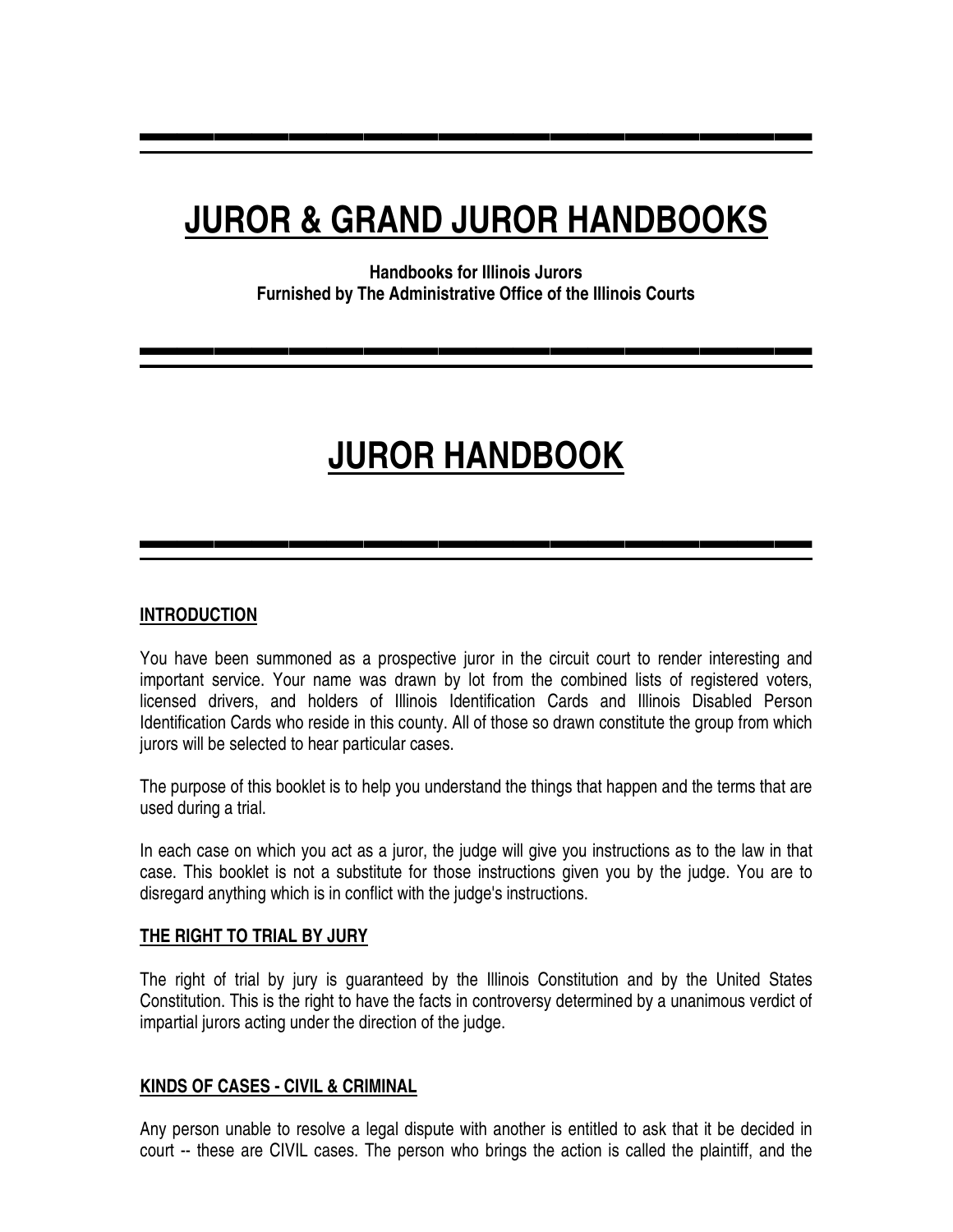person against whom the action is brought is called the defendant. The plaintiff starts the action by stating his or her claim against the defendant in a written complaint. The defendant disputes the claim by filing a written answer. The complaint and answer constitute the basic pleadings in the case. The points in the pleadings upon which the parties disagree are the issues to be decided.

If any defendant has a claim against the plaintiff or any other defendant, he or she may present it in the same case. Thus, a civil case might involve parties who have claims against each other and might involve more than two parties.

## **CRIMINAL**

In a criminal case, the State of Illinois charges the defendant with a violation of a criminal law. The defendant denies the charge by pleading not guilty. The jury will then decide whether the defendant has been proven guilty as charged.

The State's Attorney or his or her assistants prosecute criminal cases on behalf of the People of the State of Illinois.

The defendant in a criminal case has the right to be represented by an attorney. The Defense Attorney has the duty to advance and protect the defendant's rights and interest at all stages of the trial.

The State has the burden of proving the guilt of the defendant beyond a reasonable doubt and this burden remains on the State throughout the case. The defendant is not required to prove his or her innocence.

A defendant is presumed to be innocent of the charge against him or her. This presumption remains with him or her throughout every stage of the trial and during your deliberations on the verdict, and is not overcome unless, from all the evidence in the case, you are convinced beyond a reasonable doubt that the defendant is guilty.

## **HOW A JURY IS CHOSEN**

When you are chosen as a juror, you become a part of the judicial process of this state. Your services as a juror are as important as those of the judge. You are obligated to perform these services honestly and conscientiously, without fear or favor. You must base your verdict on the evidence as you will hear it in court and on the law as the judge will instruct you.

The entire group of jurors will be asked to rise and to swear or affirm to answer truthfully all questions asked of you concerning your qualifications to act as a juror in the case.

As a prospective juror you will be questioned. The answers to these questions enable the Court and the lawyers to decide which jurors to select. You should be patient and cooperative. It may seem to you that some of the questions are personal, but it is not intended that any question should embarrass or reflect upon a juror in any way. Each juror may be asked whether he or she has a personal interest in the outcome of the case, has preconceived opinions about it or is prejudiced in any way. The law permits each attorney to excuse a certain number of jurors without giving reasons. You should not be offended if you are excused from sitting as a juror.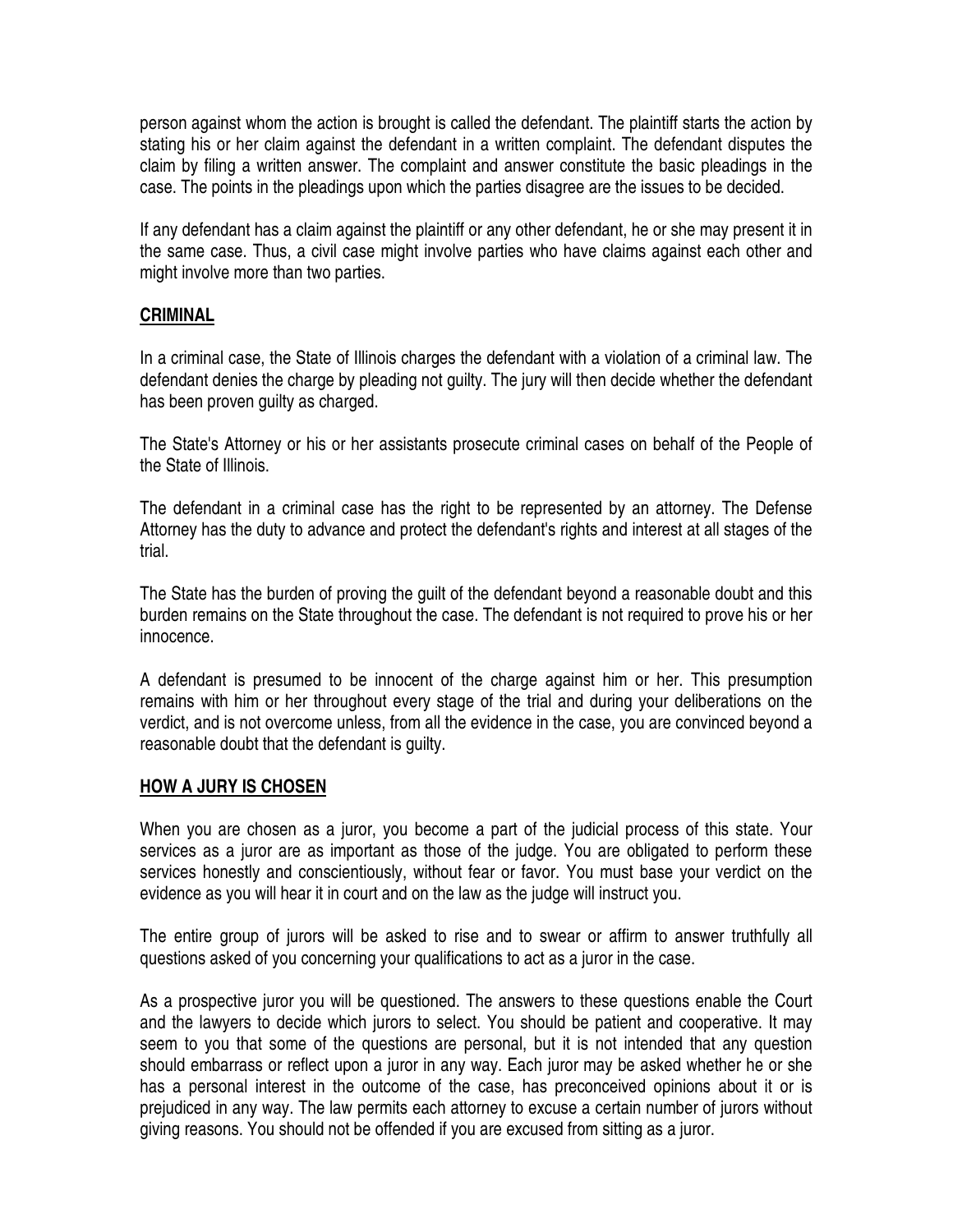The jury is to be composed of fair and impartial persons who will listen attentively and decide the case only upon the evidence and instructions of the Court.

After the jury has been selected, the jurors will be asked to rise and to swear or affirm to well and truly try the matters at issue and render a true verdict according to the law and the evidence. Your duty as a juror is to listen to the judge, witnesses and lawyers; to deliberate calmly and fairly; and to decide intelligently and justly. All of the evidence available to allow you to make a decision will be disclosed to you during the trial.

## **JURY CONDUCT DURING TRIAL**

## **DON'T MAKE AN INDEPENDENT INVESTIGATION**

Jurors are expected to use the experience, common sense, and common knowledge they possess, but are not to rely upon private sources of information. It follows, therefore, that you should never inspect the scene of any occurrence involved in the case except under supervision of the Court.

#### **DON'T TALK TO PARTICIPANTS DURING TRIAL**

Do not talk to any of the parties, witnesses, or the attorneys about anything. It may be what you say to a trial participant is a simple "good morning" or some remark about the weather, but your conversation may be misinterpreted by someone who may see you talking but cannot hear what is being said. To avoid misunderstandings, therefore, say nothing.

## **DON'T DISCUSS THE CASE DURING TRIAL**

Jurors are not to discuss the case among themselves until they have heard all of the evidence, the arguments of the attorneys, and the Court's instructions. After this you will go to the jury room to discuss the case and reach your verdict. You may, of course, converse with your fellow jurors about anything not connected with the case when the Court is not in session.

During the trial you must not discuss the case with your family, friends or others. The reason for this is plain. You must base your verdict only upon evidence. The opinions or comments that friends, relatives, or other outsiders may offer are not proper evidence in the case. So, if you are asked to discuss the case by persons outside the courtroom, you should simply say that the law does not permit you to do so. If anyone persists in discussing the case or tries to influence you in any manner, it is your legal duty to report this to the judge immediately. YOU SHOULD AVOID NEWSPAPERS OR RADIO AND TELEVISION BROADCASTS which may feature accounts of the trial or information about someone participating in it. These may be one-sided or incomplete and are not evidence.

After you have been released from all service as a juror you may, but are not required to, discuss the case with lawyers, investigators or other persons. It is not proper for an attorney or his or her representative to make inquiry of you until such time as you have been finally excused. If you prefer not to discuss the case, you should so state to the person inquiring.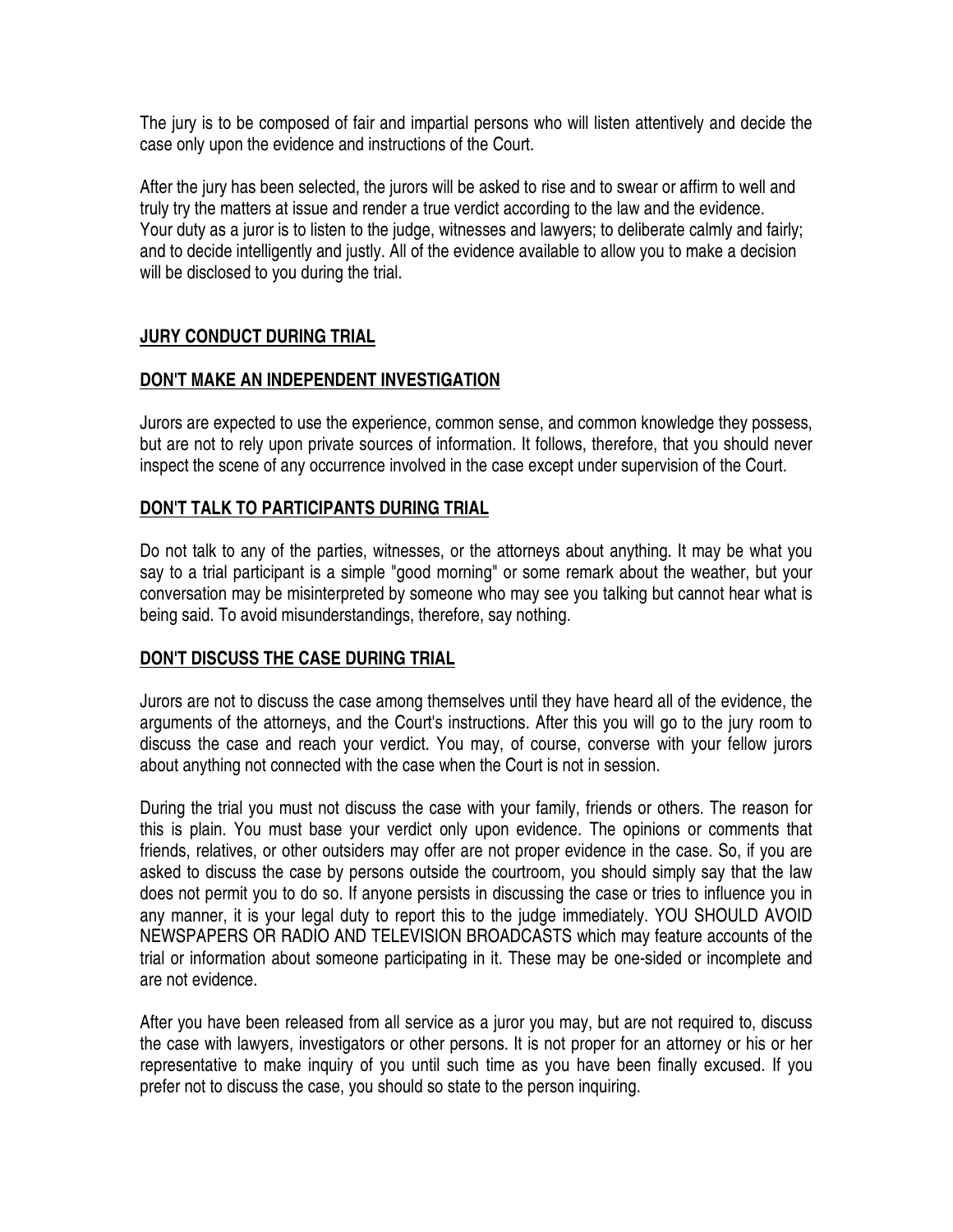## **THE STAGES OF TRIAL**

After the jury has been selected and sworn, the trial of a case proceeds generally as follows:

1. An opening statement is made by the attorney for the plaintiff. The attorney for the defendant may then make an opening statement.

The purpose of opening statements is to outline to the jury what each side contends the evidence will establish. A general idea of what the case is about is thus presented to the jury. Opening statements are not evidence.

2. Following the opening statements, the attorney for the plaintiff presents evidence. Thereafter, the defendant may, or may not choose to, present evidence as he or she sees fit.

Evidence falls into two classes -- testimony and exhibits. TESTIMONY consists of statements made by witnesses under oath. EXHIBITS are physical objects such as photographs and written documents. The examination of witnesses by the party calling them is "direct examination." Each party has a right to ask questions of the other party's witnesses; this is "cross-examination." Jurors are not permitted to question witnesses, unless granted specific authorization by the judge.

Since you must base your verdict on the evidence, you should hear every question asked and the answer given. If you do not hear some of the testimony for any reason -- advise the Court. You are entitled to take notes in accordance with the directions given you by the judge.

Rules of evidence have been developed through the years so that we may have fair and orderly trials. When a question is asked which either attorney believes is in violation of these rules, he or she has a right to object to the question. The judge then decides whether the question is to be answered by the witness. A ruling by the judge does not mean he or she is taking sides. The judge is deciding that the law does, or does not, permit the question to be asked and answered. Jurors should not be prejudiced for or against one side of the case because of objections made by an attorney. At times the jury may be excused from the courtroom while objections are being discussed, or for other reasons. Under the law, various matters must be heard out of the presence of the jury. When a trial is necessarily interrupted for these reasons, you should not feel that your time is being wasted.

3. When all parties have presented their evidence, they "rest."

4. At this time the Court and the attorneys will prepare instructions as to the law which are to be given to you.

5. Closing arguments are then made by the attorneys, in which they summarize the evidence and try to persuade the jury to find in favor of their respective clients. Closing arguments are not evidence and any statement made by the attorneys which is not based on the evidence should be disregarded. The plaintiff has the burden of proof and therefore has the right to open and close the argument.

6. The judge then reads instructions of law to the jury in which he or she defines the issues the jurors must decide and tells them the law that governs the case. You should listen very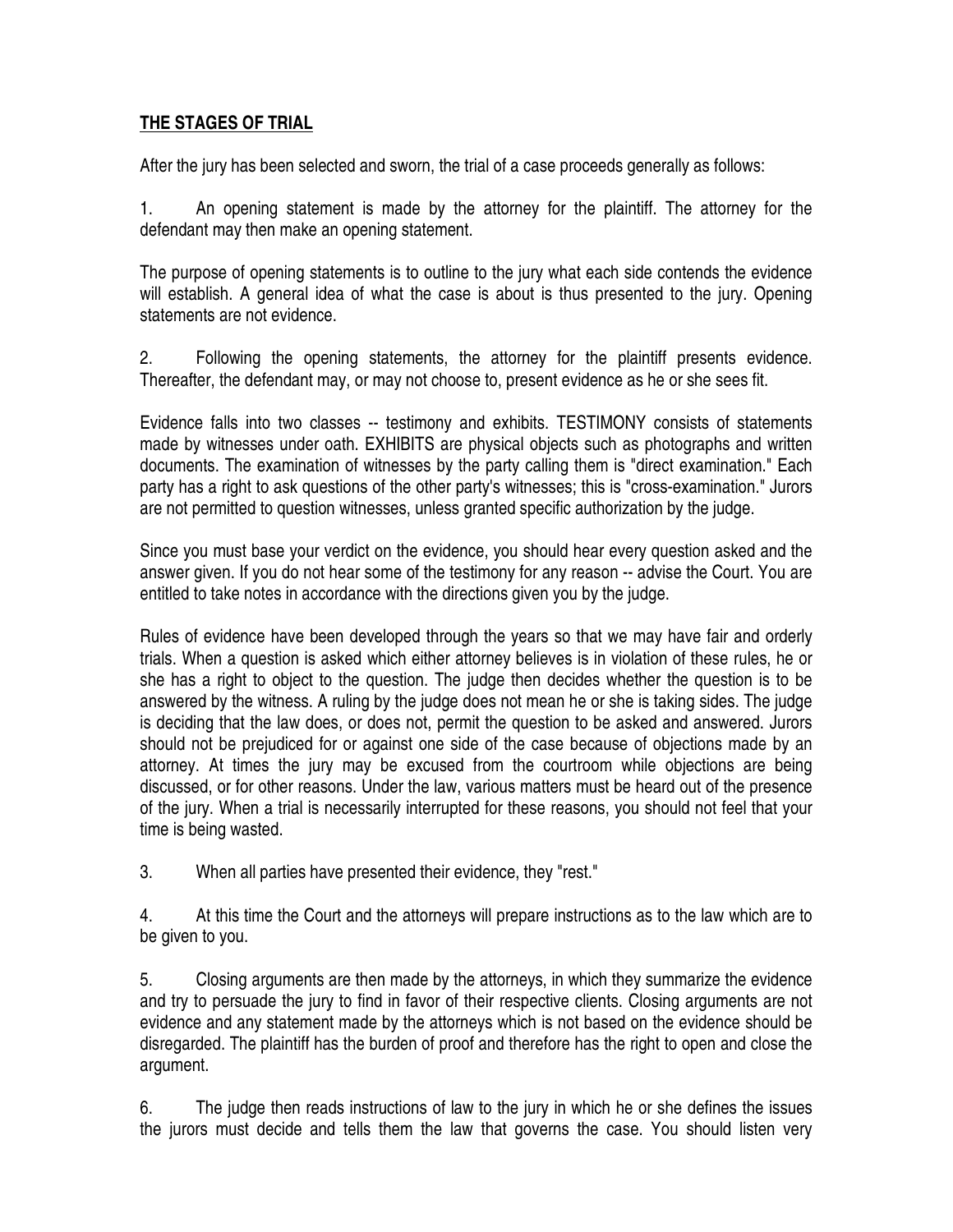carefully to these instructions, bearing in mind that it is your sworn duty to follow them. These written instructions will be taken to the jury room for your use.

7. After the instructions have been read you will go to the jury room to consider the case and reach a verdict.

## **THE JUDGE**

The role of the judge is to ensure a fair and orderly trial. Neither by the instructions of law nor by any ruling or remark does the Court mean to indicate any opinion as to the facts or as to what your verdict should be.

## **CONDUCT IN THE JURY ROOM**

Your first duty upon retiring at the close of the case is to select a foreperson. He or she acts as chairperson. It is his or her duty to see that the discussion is carried on in an orderly fashion and that every juror has a chance to say what he or she thinks. A good foreperson can keep the discussion in due bounds, can save much time and can secure efficient results.

Discussion in the jury room should never be so loud that it can be heard outside the room.

Jurors should deliberate with open minds, give respectful consideration to the opinions of fellow jurors, freely exchange views or opinions concerning the case and not be hesitant to change their minds when reason and logic so dictate. Even if a juror does not agree with the law the judge has stated, he or she is still obligated to follow that law. The judge decides the law. The jury determines the facts.

To reach a verdict, all jurors must agree. Remember, it is your solemn oath to decide the case according to the law and the evidence. While you are deliberating no one else should be present. You should not communicate with the bailiff or anyone else concerning your verdict.

## **JUSTICE UNDER LAW**

After you have read this booklet, you should have a general idea of the duties and responsibilities of a juror and a better understanding of the way in which our Courts do their work.

When you have completed your service as a juror, it is hoped you will have a higher opinion of the privilege enjoyed by the free citizens of our country to participate in the administration of justice. In serving as a juror, you know that you have discharged a serious responsibility in a conscientious manner.

▬▬▬▬▬▬▬▬▬▬▬▬▬▬▬▬▬▬▬▬▬▬▬▬▬▬▬▬▬▬▬▬▬▬▬▬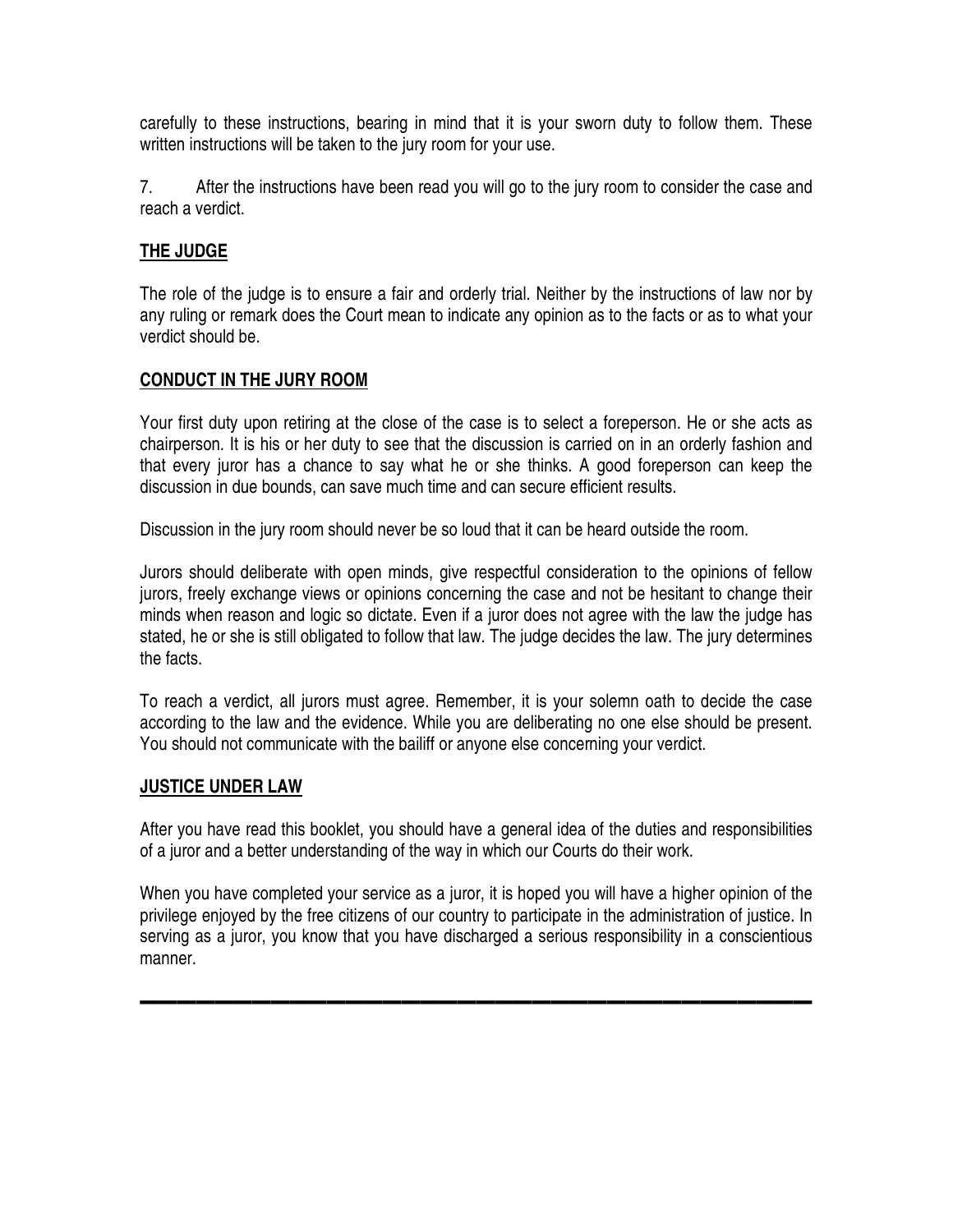## **GRAND JUROR HANDBOOK**

▬▬▬▬▬▬▬▬▬▬▬▬▬▬▬▬▬▬

▬▬▬▬▬▬▬▬▬▬▬▬▬▬▬▬▬▬

## **PREFACE**

This handbook is written to help you understand your duties as a grand juror, with some practical suggestions to assist you in carrying out those duties. It is not intended to be a complete statement of the law governing the role of the grand jury in the administration of criminal justice. In the event of any question, you may always seek the advice and counsel of the Court.

## **THE GRAND JURY**

The Constitution and laws of Illinois provide that no person shall be brought to trial for a crime punishable by death or by imprisonment in the penitentiary unless either the initial charge has been brought by indictment of a grand jury or the person has been given a prompt preliminary hearing and a judge has found probable cause.

In cases presented to the grand jury, the grand jury has a dual function. It determines that a person should be charged or prosecuted for a criminal act when it finds there is probable cause to believe the person has committed an offense. At the same time, it protects the innocent from unfounded accusation of crime and from the trouble, expense and anxiety of a trial when there is, in fact, insufficient evidence to believe the accused is guilty of any criminal offense. The grand jury thus stands between the citizen and the State, pledged to bring before the Court, to answer to a charge of having committed a crime, persons against whom there is evidence of guilt and to prevent the unjust indictment of those who are accused of crime without sufficient evidence or because of private motives or popular feelings.

## **STATEWIDE GRAND JURY**

To investigate and indict persons who commit certain drug related offenses, a special multicounty grand jury may be convened. A statewide grand jury has the same powers and duties as a county grand jury, and follows the same procedures, except that the statewide grand jury has jurisdiction across county lines. Jurors may be summoned from two or more counties to sit on a statewide grand jury. The Attorney General, or his Assistant, in place of, or with, the State's Attorney, may attend, present evidence to, and prosecute indictments returned by each statewide grand jury proceeding.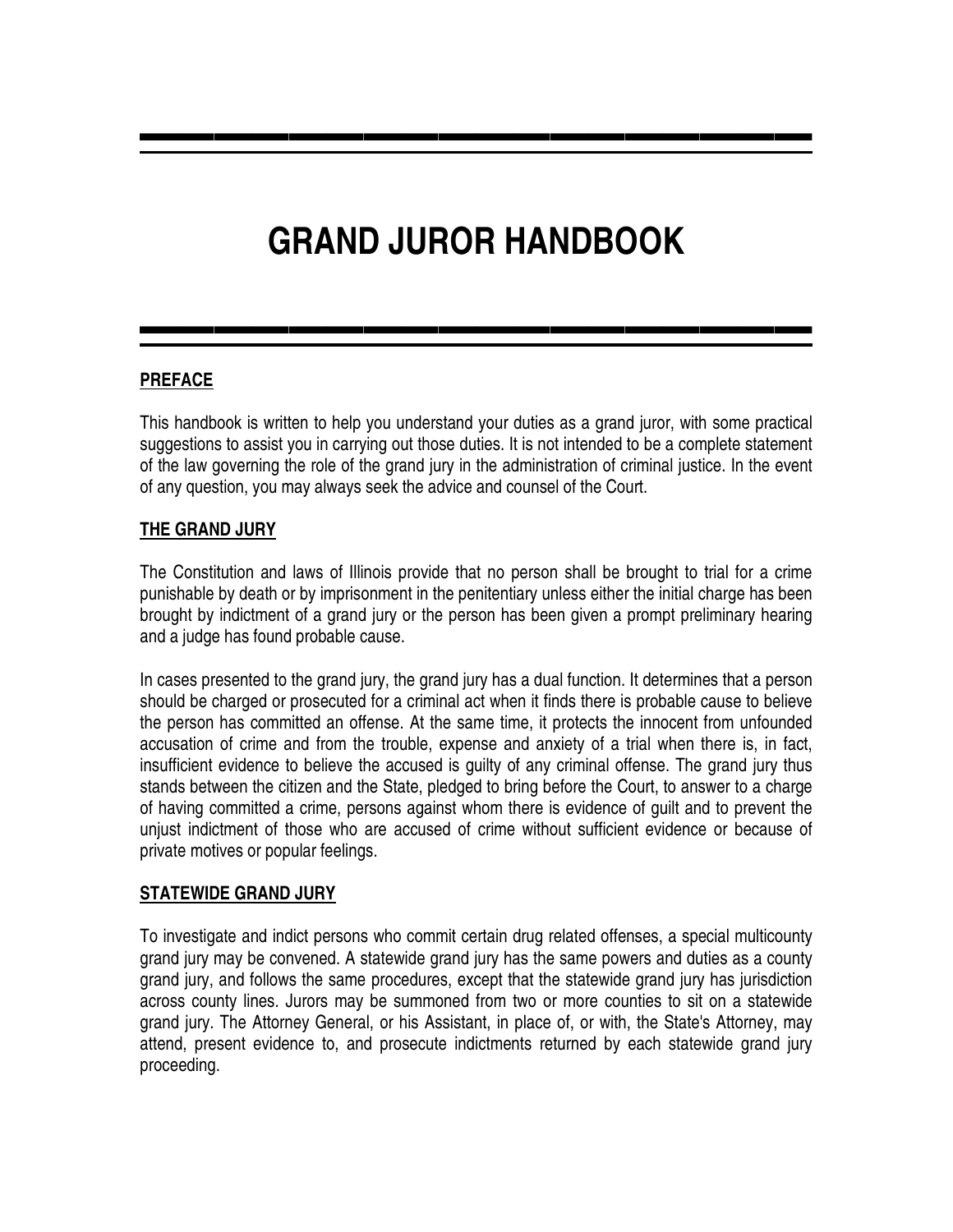## **SELECTION OF THE GRAND JURY**

A grand jury is composed of 16 citizens chosen as provided by law from among the residents of the county or counties in which it serves. During the time of your service, you should report promptly as directed and accept your duties with seriousness. At least 12 members must be present at each session before the grand jury may transact any business.

As grand jurors you will serve until you are ordered discharged by the Circuit Court in your county, and you will meet at such times as the Court may direct or order on its own motion or that of the State's Attorney or Attorney General.

## **IMPORTANCE OF JURY SERVICE**

Personal inconvenience may be caused by jury service, but if we are to preserve the grand jury as part of our democratic way of life it is necessary that citizens from all walks of life serve on grand juries. As a grand juror you will act as an officer of the Court, together with the lawyers and judges. Only a small percentage of citizens are ever privileged to serve as grand jurors. This may be your only opportunity to be a part of our judicial system.

Grand jurors are paid an amount per day set by state law or determined by the county board. This is a small sum, but you should consider grand jury service a privilege of citizenship and your compensation in the nature of an honorarium. To serve as a grand juror is one of the highest responsibilities of citizenship, just as it is to vote or to serve in the defense of your country. Once you have served on a grand jury you will find this experience worthwhile and important and you will always remember the part you played in the court system.

## **ORGANIZATION OF THE GRAND JURY**

Before the grand jury begins its work, the Court will select a foreperson from among the grand jury panel. The foreperson presides over all sessions of the grand jury, and has the responsibility to see that a quorum of at least 12 members is present at all times. The foreperson is also charged with the duty of swearing witnesses who appear before the grand jury and with performing other tasks in connection with the voting of indictments.

After the foreperson is selected and sworn, the other members of the grand jury will then take the following oath.

"You and each of you do solemnly swear (or affirm, as the case may be), that you will diligently inquire into and true presentment make of all such matters and things as shall be given you in charge, or shall otherwise come to your knowledge, touching the present service; you shall present no person through malice, hatred or ill-will; nor shall you leave any unpresented through fear, favor, affection, or for any fee or reward, or for any hope or promise thereof; but in all of your presentments, you shall present the truth, the whole truth, and nothing but the truth, according to the best of your skill and understanding; so help you God."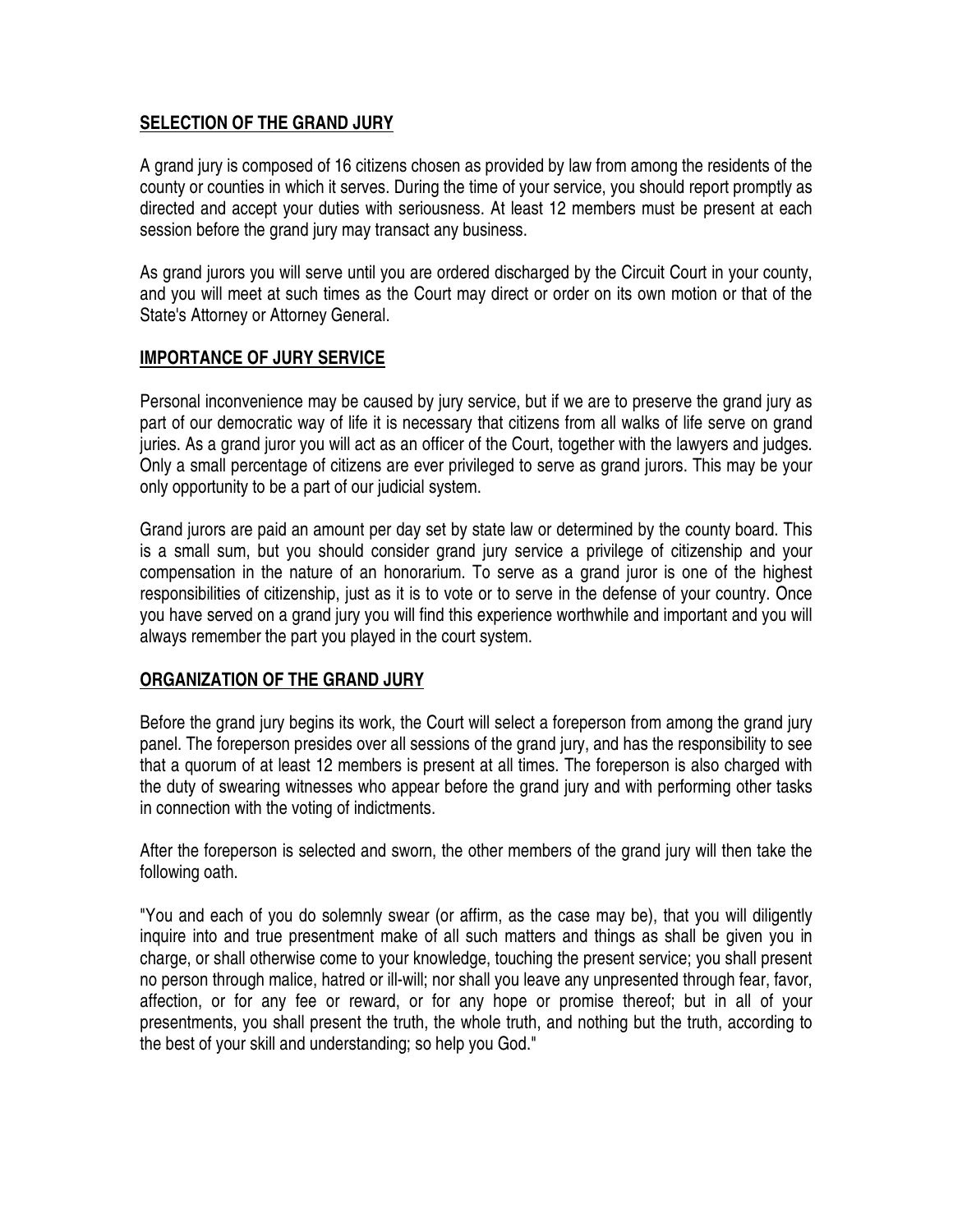## **CHARGE OF THE COURT**

After taking the oath, you will be instructed by the Court concerning the duties which the law of this State places upon grand juries. The Court may also charge you specifically to investigate certain matters.

## **POWERS AND DUTIES OF THE GRAND JURY**

The grand jury has the duty of inquiring into matters relating to crime or corruption in the area it serves. This information generally comes to its knowledge in the following ways;

1. Information submitted by the Prosecutor.

2. Information that may come to its knowledge in the course of its investigation of other matters.

- 3. Information called to its attention by the Court.
- 4. Information that it has of its own knowledge.

Most of the cases that you will consider as a grand juror will be brought to your attention and come before you as a result of investigation and preparation by the Prosecutor. The Prosecutor will be either the State's Attorney, the Attorney General or an assistant to either of them. He or she is the officer charged by law with the prosecution of crime in the county. However, the grand jury possesses broad powers of its own to inquire into crime and corruption in its jurisdiction. It has a right under the law to make its own investigation unaided by the Court and assisted by any prosecuting attorney. On petition signed by the foreperson and 8 other grand jurors, showing good cause for same, the Court may appoint an investigator or investigators to assist the grand jury in its inquiries. Included in this power of investigation is the right of the grand jury to subpoena witnesses and documents.

While neither the Court nor the Prosecutor may limit the scope of a grand jury investigation, you should remember that these officials are available for advice and counsel in any investigation the grand jury may wish to undertake. Ordinarily, the grand jury will not act independently of the Court and the Prosecutor. However, if these officials may be concerned in any investigation contemplated by the grand jury, the jury has a right to seek the advice of the Attorney General.

## **GRAND JURY WITNESSES**

Generally the Prosecutor will arrange to have witnesses available to appear before the grand jury and ordinarily only witnesses for the State will be called to testify. In this way, proceedings before the grand jury differ from a trial of a case. However, the grand jury itself has the right to subpoena and question any person against whom the Prosecutor is seeking a Bill of Indictment, or any other person, and to obtain and examine any documents or transcripts relevant to the matter being presented by the Prosecutor. The Prosecutor will inform the grand jury of these and other rights prior to the commencement of its duties and, again, before the consideration of each matter or charge before it.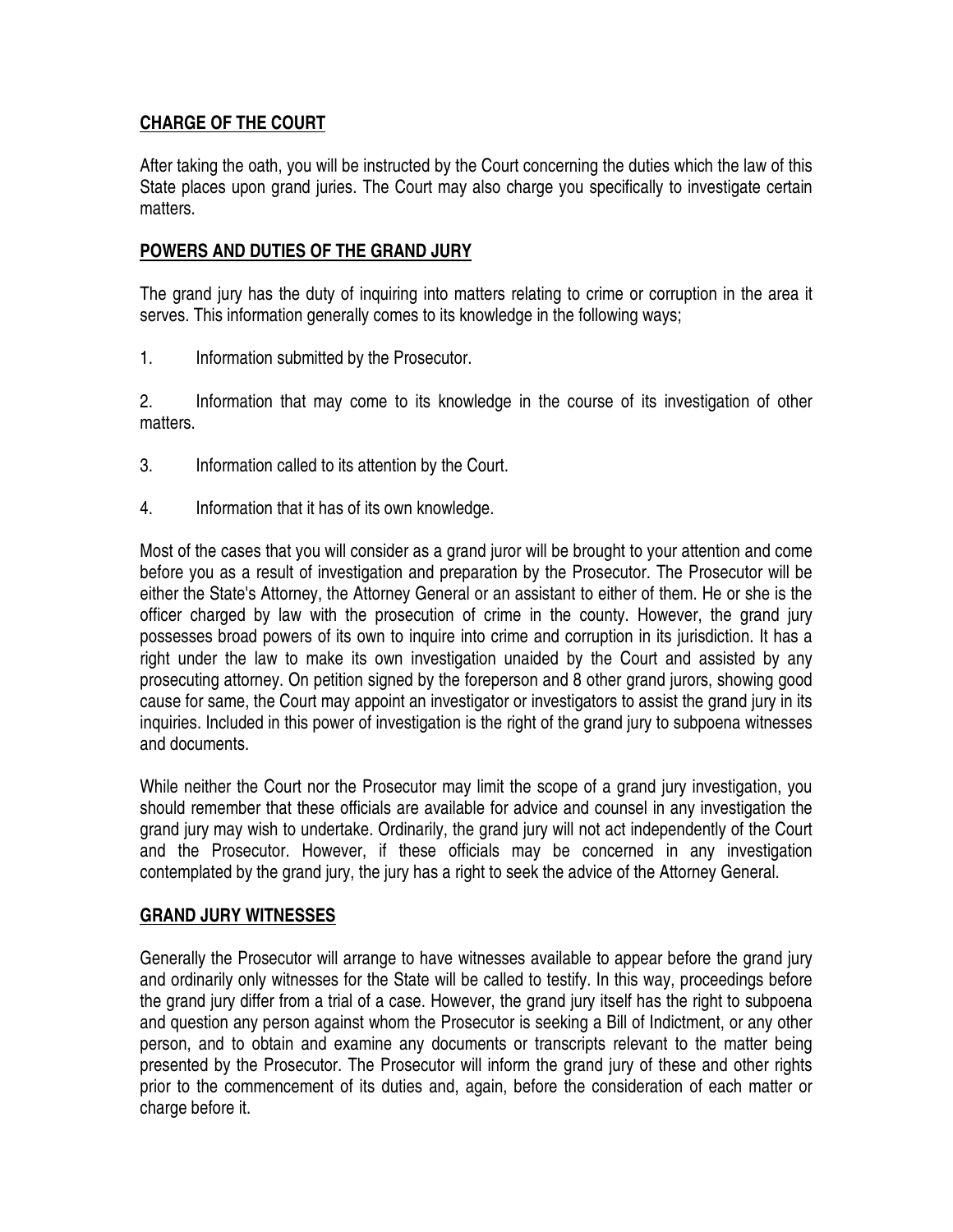Witnesses may have legal counsel present in the grand jury room to advise them of their rights but counsel may not participate during the proceedings in any other way. If a witness requires an interpreter, the Court will authorize the presence of one in the grand jury room.

#### **PRIVILEGE AGAINST SELF-INCRIMINATION**

The Constitution of this State provides that no person shall be forced to give testimony that would implicate that person in a criminal offense. On occasion, therefore, a witness before the grand jury may refuse to testify on the ground that the testimony would incriminate him or her.

The grand jury may decide that the witness is not justified in refusing to answer. In that event, the grand jury has a right to appear before the Court in a hearing where the judge will decide whether the answers which the witness is requested to give may incriminate that witness. If the Court decides that the witness must answer, the witness will be ordered to give the grand jury the information it seeks or face punishment for contempt.

The Prosecutor may decide to ask the Court to grant the witness immunity from prosecution for any criminal conduct the witness may reveal by his or her testimony. If the Court grants such immunity, the witness is required to answer completely the questions asked by the Prosecutor or grand jurors, but the witness may not thereafter be prosecuted for any crimes that testimony reveals.

Ordinarily, potential defendants do not appear before the grand jury as witnesses. On occasion, however, when the grand jury is conducting a broad investigation of criminal conduct, people who might later be the subject of indictment may be called to testify. Such a person, of course, has the right to refuse to answer questions which may incriminate him or her. If the witness is willing to sign a waiver of immunity from self-incrimination that testimony will be received. The grand jury should seek the legal advice of the Prosecutor in dealing with a witness who may be a potential defendant.

It is important for you, as a grand juror, to avoid any feeling of hostility or prejudice toward a witness who invokes the privilege against self-incrimination. This is a constitutional right and your deliberations should not be influenced by one's refusal to testify.

## **INDICTMENTS**

When the witnesses have finished their testimony, it is then your duty to weigh the evidence which has been presented and to decide whether the evidence is sufficient to require the person or persons named to stand trial and answer the charge. The grand jury is the sole judge of the sufficiency of the evidence required to indict.

After hearing the evidence and discussing the case among yourselves, the foreperson will exclude everyone except the grand jurors from the grand jury room and call for a vote. If 9 or more jurors vote to require the defendant to stand trial for the offense, the State's Attorney will prepare a Bill of Indictment to be signed by the foreperson and returned into open Court. If the grand jury by its vote refuses to hold the defendant for trial, the Prosecutor may prepare a written memorandum to such effect, entitled, "No Bill."